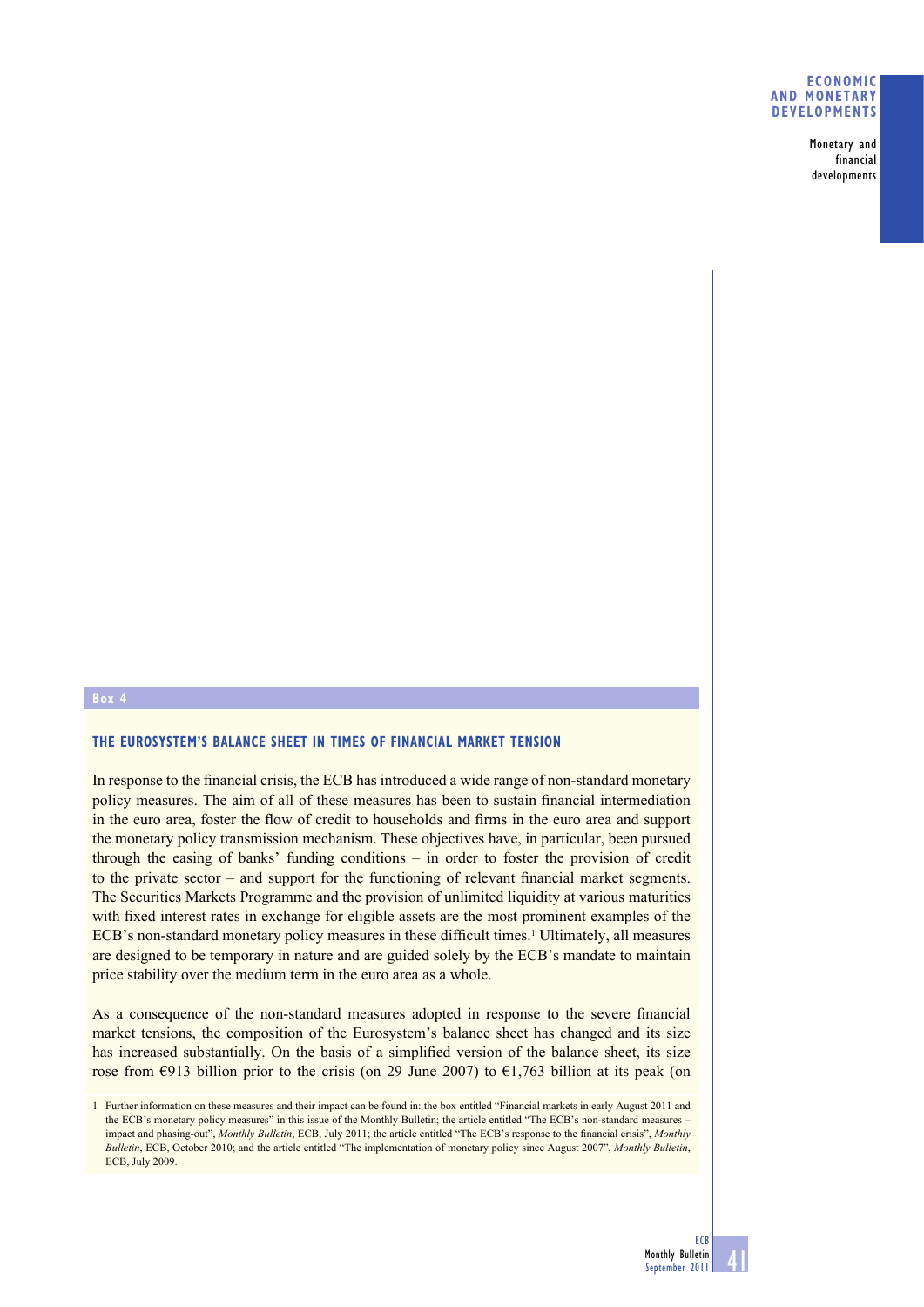

25 June 2010), before declining to stand at  $\epsilon$ 1,609 billion on 26 August 2011 (see the chart).<sup>2</sup> Note that the balance sheet referred to here is that of the entire Eurosystem, not just the balance sheet of the ECB. The decentralised structure of the Eurosystem means that monetary policy operations are conducted by both the ECB and the participating NCBs, so singling out the ECB's balance sheet or those of individual NCBs is not appropriate.

On the asset side of the Eurosystem's simplified balance sheet, assets (both domestic and foreign) and liquidity-providing operations are major items. The main liquidity-providing operations are main refinancing operations, longer-term refinancing operations, the Securities Markets Programme, the covered bond purchase programme, and US dollar repo and swap operations. On the liability side, banknotes are by far the largest item. Other items on the liability side include fine-tuning operations absorbing the liquidity stemming from purchases under the SMP and the funds that banks place in the ECB's deposit facility overnight.

In line with balance sheet developments, risk exposure has also increased. Central banks always have to take on some financial risks when conducting market operations necessary for the implementation of monetary policy decisions. Such risks typically increase in times of financial crisis, as extraordinary circumstances cause central banks to take exceptional steps. At the same time, such measures need to be designed in such a way that a central bank's risk management decisions do not exacerbate the pro-cyclicality of financial systems.

<sup>2</sup> For a more detailed explanation of this simplified Eurosystem balance sheet, see the article entitled "Recent developments in the balance sheets of the Eurosystem, the Federal Reserve System and the Bank of Japan", *Monthly Bulletin*, ECB, October 2009 (particularly the box in that article). See also Chart 9 of the article entitled "The ECB's non-standard measures – impact and phasing-out", *Monthly Bulletin*, ECB, July 2011.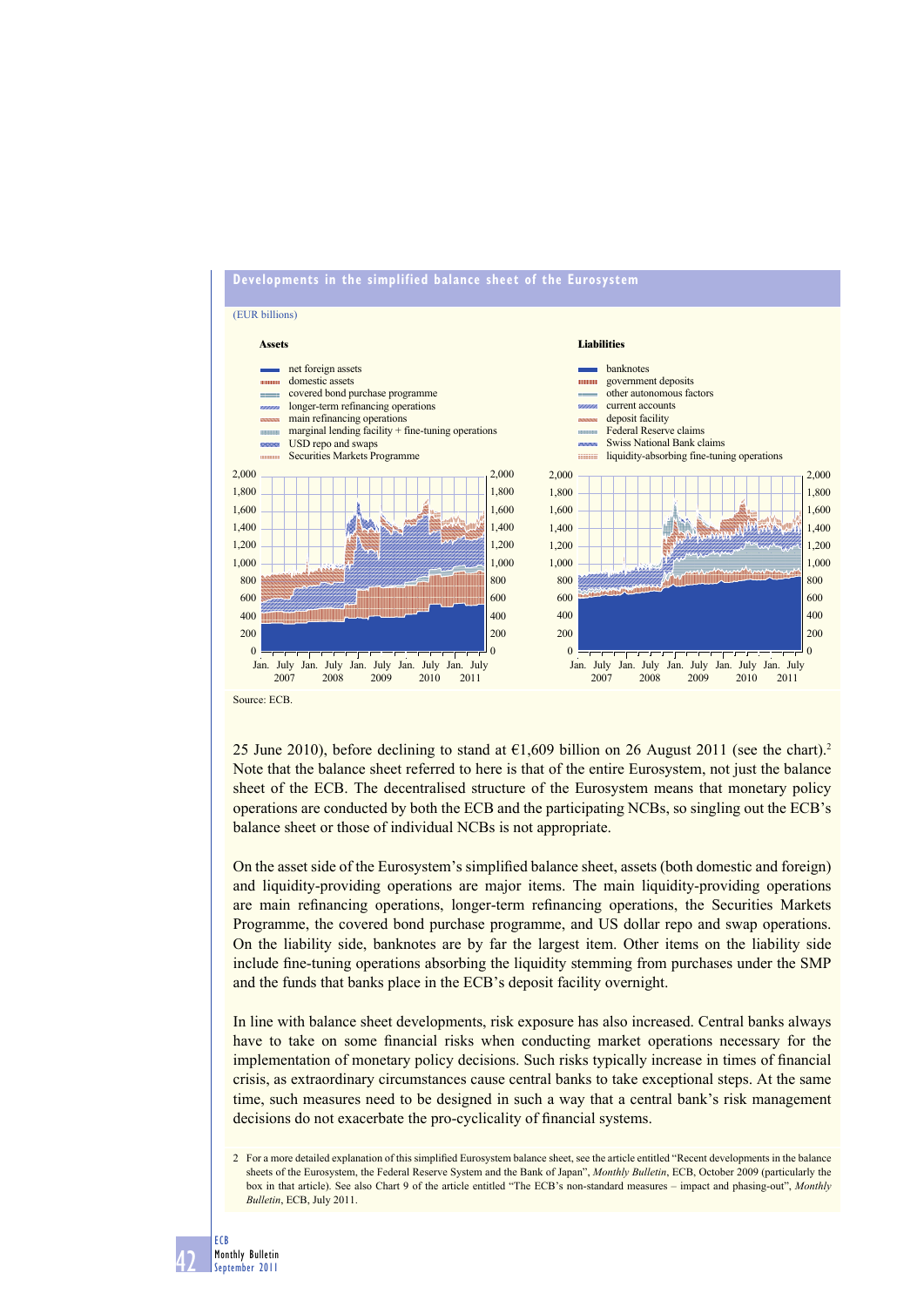## **ECONOMIC AND MONETARY DEVELOPMENTS**

**Monetary and financial developments**

From the policy-maker's perspective, maintaining  $-$  and even increasing  $-$  a central bank's risk exposure in times of financial distress is justified by the potential for greater risks to financial and macroeconomic stability were the central bank to remain inactive. This fundamental willingness to accept additional financial risk in times of crisis helps the central bank to preserve its capacity to fulfil its price stability mandate and comply with its institutional responsibilities as a policymaking institution serving public interests.

Indeed, as the monopoly supplier of central bank money, the central bank has the task of preserving price stability and thereby contributing to the welfare of its citizens. In the case of the ECB, the price stability mandate is enshrined in the Treaty on the Functioning of the European Union. This reflects the broad consensus in society that price stability is the main contribution that monetary policy must make to economic growth, job creation and financial stability. All actions taken by the ECB are geared towards this primary objective. Thus, the ECB, as a public institution with a public mandate, is very different from a private, profit-making commercial bank, the actions of which are driven mainly by considerations relating to profitability, liquidity and risk. In this sense, the criteria used to assess the actions of a central bank that pursues public objectives need to be different from those underlying assessments of the behaviour of private financial institutions. This means that a central bank entrusted with a public mandate has to take much broader considerations into account.

Central banks' risk-taking must thus be weighed against the benefits that it is expected to bring to society. The key question, therefore, is whether additional financial risk is acceptable and in the public interest. In this respect, the Eurosystem's carefully designed risk management framework enables the central banks of the euro area to provide effective support to the economy by optimising the relationship between policy efficiency and risk-taking.<sup>3</sup> Risks are constantly monitored and assessed against available financial buffers at the Eurosystem level. The efficiency of that risk management framework is also evaluated on an ongoing basis.

Furthermore, as a system of central banks, the Eurosystem funds a major share of its assets by banknotes, capital and financial buffers.<sup>4</sup> These liabilities are substantial and thus provide a solid buffer. Furthermore, issuing banknotes does not entail significant financial costs, while the assets on the Eurosystem's balance sheet are remunerated. Such remuneration generates substantial recurring net income ("seignorage"), which ensures a strong capital position and the long-term viability of central banks. Thus, central banks have a number of specific features, reflecting, among other things, their privileged status as the issuer of legal tender (i.e. banknotes). Others include the central bank's privileged status as an institution without liquidity constraints and, in the specific case of the Eurosystem, the prominent role played by revaluation accounts as financial buffers

As regards liquidity-providing monetary policy operations, the framework for the management and control of financial risk ensures adequate protection of the Eurosystem's balance sheet by accepting only counterparties deemed to be financially sound. Furthermore, the Eurosystem requires that its counterparties provide adequate collateral. This collateral is revalued on a daily

<sup>3</sup> More details concerning the specifi c features of central banks' risk management frameworks can be found in Bindseil, U., Gonzalez, F. and Tabakis, E. (eds.), *Risk Management for Central Banks and Other Public Investors*, Cambridge University Press, 2009.

<sup>4</sup> On 26 August 2011 these accounted for 60% of total assets, as banknotes in circulation totalled €850.2 billion, revaluation accounts totalled €316.7 billion, the capital and reserves of the Eurosystem totalled €81.5 billion, and the total assets of the Eurosystem stood at €2,072 billion.